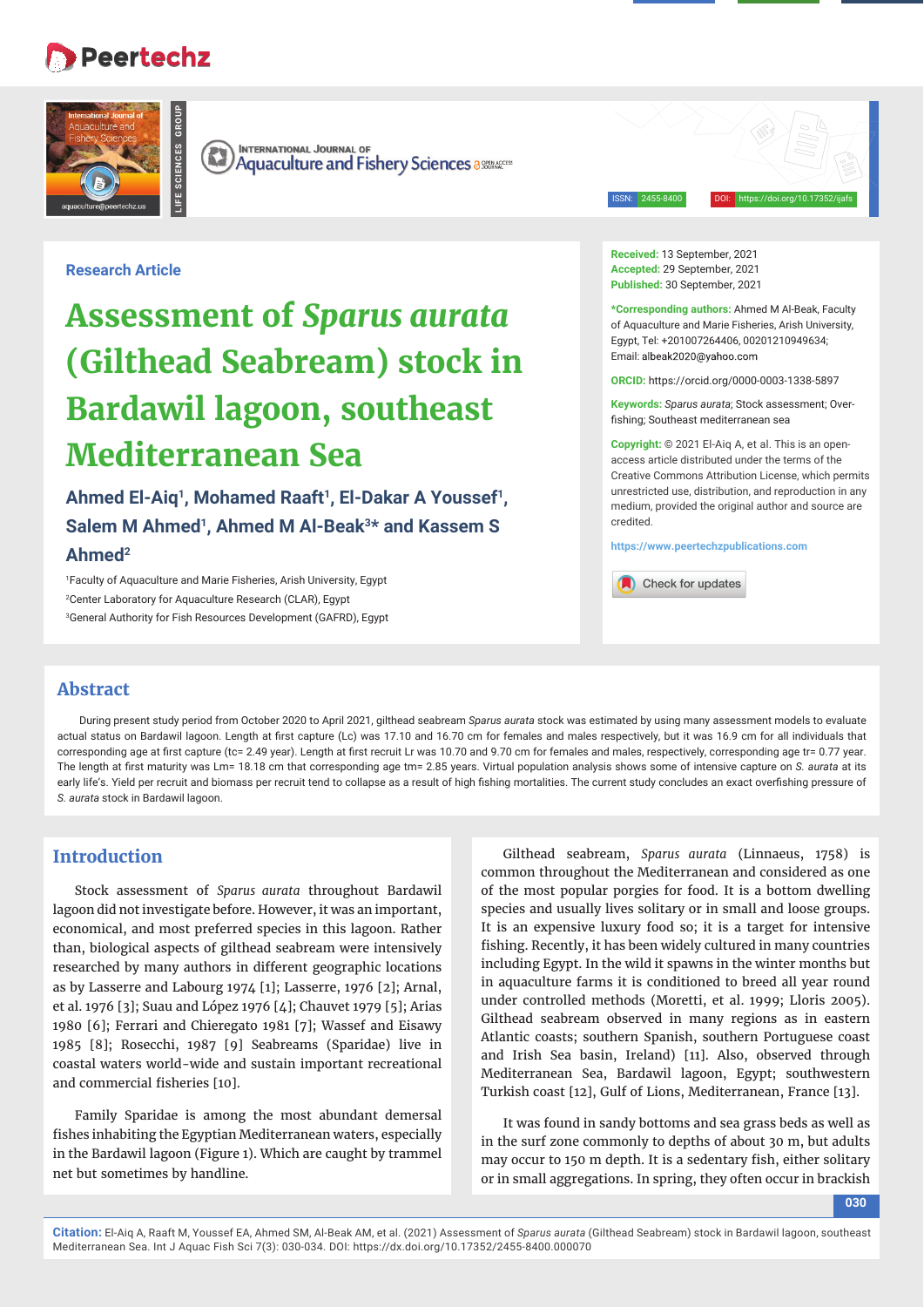

#### **Figure 1:** Map of Bardawil lagoon.

water coastal lagoons and estuaries. Gilthead seabream is carnivorous feed on small fishes, shrimps, shellfish, including oysters and mussels. But sometimes it becomes accessorily herbivorous [14].

Gilthead seabream are one of the most favorable marine fishes in Bardawil Lagoon and have a great commercial important in Egypt. It is the main demersal target species of some operating gears as trammel net, hand lines, and long lines.

The main objective of the current investigation is to evaluate Gilthead Seabream fishing rates, recruitment and current yield also to assess its stock in Bardawil lagoon to sustainable management.

## **Materials and methods**

#### **Study area**

Lake Bardawil is an important hypersaline lake located in Egypt on the coast of the Sinai Peninsula adjacent to the Mediterranean Sea. The lake is host to several industries which provide critical contributions to the regional economy including farmed and wild-caught fisheries and salt extraction. It has been intensively investigated during the last 30 years (Figure 1).

#### **Fish samples**

During seven months from October 2020 to April 2021, a total of 499 specimens of gilthead seabream *S. aurata* were collected monthly from the landing site at the Bardawil lagoon.

#### **Measurements and data analysis**

The total weight (TW) was measured nearest to 0.01 gm and the total length (TL) nearest to 0.1 cm. Total lengths of *S. aurata* measured was ranged between 9.7 to 26 cm for males and 10.7 to 29 cm for females, also, total weights were ranged between  $16.6 - 240.3$  gm for males and between  $22.3 - 325.3$ gm for females.

The length at first capture (Lc), was determined from the accumulated catch curve as described in Pauly [15]. Additionally, age at first capture (tc) and age at first recruit was calculated by the equations of Beverton and Holt [16].

This is the average length at first maturity (Lm), which fish of a given population matures for the first time. The value and its standard error are calculated from an empirical relationship between length at first maturity and asymptotic length  $L\infty$  [17].

Log L m=  $-0.1189 + 0.9157$ <sup>\*</sup> log L<sub>max</sub>

Where  $L_{\text{max}}$ : are the maximum length reached by fishes.

To analyze the stock status at the current time, Virtual Population Analysis (VPA) with the age-based cohort analysis [18] was used to analyze the historical data for estimation of population parameters.

Yield per recruit (Y/R) and biomass per recruit (B/R) express the yield on a (per recruit basis) and hence the yield is relative to the recruitment, this model can apply in the form suggested by [19] as follows:

 $Y/R = F e^{-M(tc-tr)} W \in [(1/Z) - (3S/Z + K) + (3S2/Z + 2K) (S_3/Z + 3K)$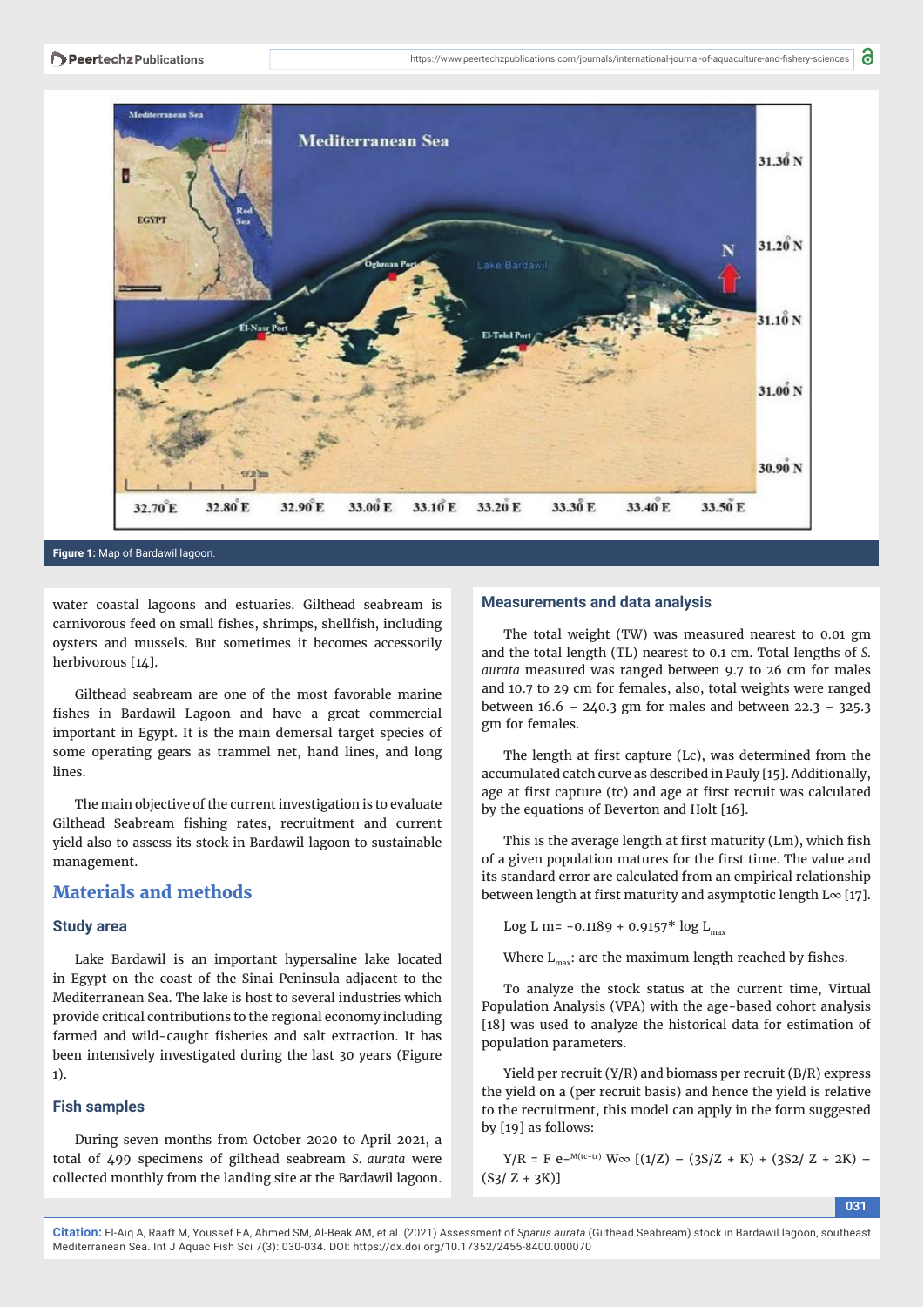Where: Y/R: is the yield per recruit, S=  $e^{-K(tc-to)}$ , W $\infty$ : (live weight in g) being the asymptotic weight of the fishes of that stock, K: is the growth coefficient, F: fishing mortality, Z: is the instantaneous total mortality coefficient, M: is the natural mortality, tc: age at first capture and tr: age at first recruit.

Estimation of the biological reference points (BRP) which consider the long-term yield per recruit (Y/R), as a function of fishing mortality (F) for a certain exploitation pattern, to calculate  $F_{\text{max}}$  and  $F_{0}$ , by model that suggested by Cadima, 2003 [20].

## **Result and Discussion**

#### **Length and age at first capture (Lc and tc)**

The size at 50% captured of gilthead seabream *S. aurata* was estimated at Lc= 17.10 and 16.70 cm for females and males respectively where it was 16.9 cm for all individuals (Figure 2). The smallest length recorded in the catch Lr was 10.70 and 9.70 cm for females and males, respectively.

Estimation of age at first capture according to this length was done by Beverton and Holt (1956) equation were found *S. aurata* frequently caught in the second 2nd year of life (tc= 2.49 year). On other hand, new recruits were interring the stock firstly in its first year of life as (age at first recruit according to the same length was tr= 0.77 year).

In Bardawil lagoon the current value of (Lc) for *S. aurata* was higher than Ahmed, 2011 and,  $Al -Zahabv$ , et al. 2018 [21,22] which found it was 15.54 and 12.85 cm respectively corresponding age at first capture tc=  $0.6$  and  $0.424$  years. However, current Lc was less than Mesabh, et al. 2013 [23], which found it was 20 cm. In other region Mehanna, 2007 [24] found that in Port Said fishery, Gilthead seabream captured at size 11.1cm. The differences between authors regard fishing technique and region of capture.

The size at first recruit of present study was converging with other authors in Bardawil lagoon as (it was found Lr= 11, 11.9 and 9.59 cm by Ahmed 2011 [22]; Mesabh, et al. 2013 [23] and Al-Zahaby, et al. 2018 [21] respectively). That means gilthead seabream recruit at small size and be viable for catch at younger age.



#### Length and age at first maturity (Lm and tm)

The length at which 50% of gilthead seabream *S. aurata* mature (at maturity stage 4) was Lm= 18.18 cm that corresponding age tm= 2.85 years. This result was in agree with Tharwat, et al. 1998 [25]; Ahmed 2011 [22] and Al-Zahaby, et al. 2018 [21] in Bardawil lagoon and agreed with result from Alexandria at southern Mediterranean Sea by Wassef 1978 [26]. But seem to be mature rapidly than fishes were caught from Port Said fishery with Lm=  $25.77$  cm by Mehanna 2007 [24] and in Mellah lagoon, Algeria, were found Lm= 32.6 cm by Chaoui, et al. 2006 [27]. The success of reproduction of gilthead seabream could be the result of salinity conditions that are favorable for the osmotic requirements of gametogenesis [28].

#### **Virtual Population Analysis (VPA)**

The cohort model was based on the principle that if we know how many fish died from natural causes and we know how many were caught, we can reconstruct the history of the cohort [29]. At present work, 5 age groups of *S. aurata* were found in Bardawil lagoon stock. When cohort at age zero that seem, the population have had largest size and the number of individuals was at maximum, then it started to collapse by over the time and age and reaching to its smallest size as in age group  $5<sup>th</sup>$ . Furthermore, the individuals that survive from cohort at one year to the next year were reduced by the increases of natural and fishing mortalities.

Natural mortality (mortality that causes by diseases, predation, and pollution) begins at its highest level in the youngest age groups (age group 0 and 1) then decreased to lowest at oldest age groups. At the begging of fish's life, fishing mortality appears to its minimum value  $(0.419 \text{ yr}^{-1})$  at age group zero, before it increases by the increase of age to reach its maximum value at age group  $1^{st}$  (1.169 yr<sup>-1</sup>), then it reduced in oldest age groups (Table 1).

Catches number of *S. aurata* in Bardawil lagoon seem to be at intensive level at small ages (43.89% from total catch was done seriously on age 0, 46.15% from total catch was done seriously on age 1) with high pressure on population size from year to another without chance to self-regeneration.

Cohort analysis or (VPA) was firstly developed as age-based method, which it is generally used for studying and analyzing the dynamics of harvested fish populations. The feature of VPA that is most essential for practical use is that, shown a high fishing pressure, estimates of population size obtained tend to converge rapidly toward their true value, and therefore generally provide and specified a reasonable assessment of natural mortality (M), reliable estimates of recruitment [18]. Present study could be considered as a base for future studies that help to predict the future catch of *S. aurata* in Bardawil lagoon and show that the *S. aurata* died by fishing mortality more than those which die by natural mortality.

#### **Yield and Biomass per recruit (Y/R, B/R)**

The yield per recruit (Y/R) and biomass per recruit (B/R) of *S. aurata* in Bardawil lagoon was found to be 59.28 gm and 105.44

**032**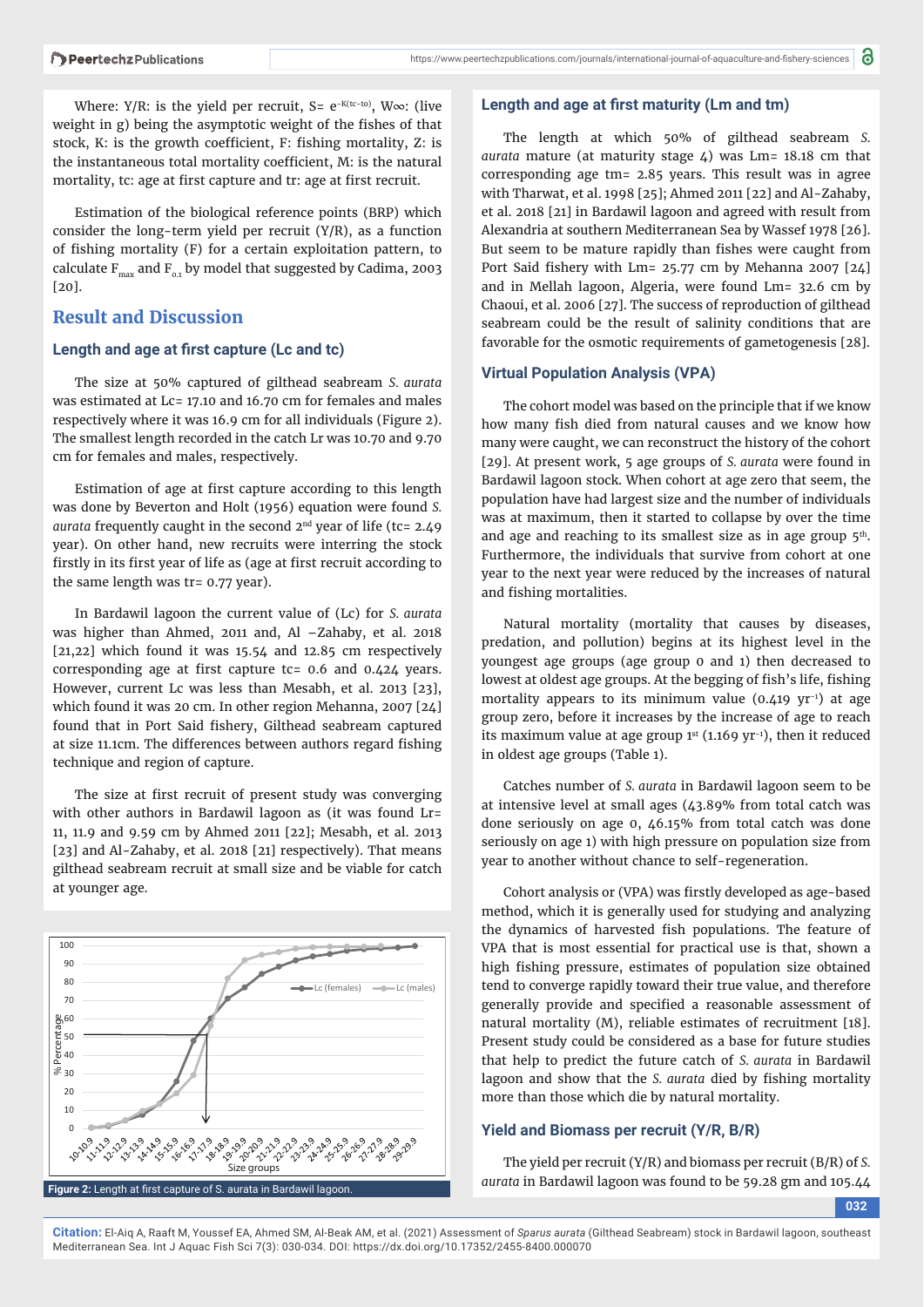gm respectively at the actual fishing mortality 0.56 year<sup>-1</sup>. By applying different values of fishing mortality coefficient which affecting on yield and biomass per recruit the results show that the maximum value of  $(Y/R)$  and  $(B/R)$  was 60.26 and 150.65 gm with fishing mortality coefficient  $F = 0.4$  year<sup>-1</sup>, This means that the present level of fishing mortality coefficient is higher than the fishing mortality coefficient produce the maximum yield per recruit. Biomass per recruit was decreased with the increases of fishing mortality were it was at its maximum (783.07 gm) at F=0 (Table 1).

The present level of fishing mortality showing some pressure on stock biomass of gilthead seabream on Bardawil lagoon, that might cause decline in periodic yield and so stocking collapse and reach dangers level, which need to measure recruitment to a stock over a number of years, an estimate can be obtained not only of the average recruitment but also of the typical variability from year to year.

Mesabh, et al. 2013 [23], found that the maximum yield per recruit increased by the increases of the age at first capture which associated with the increase of mesh size. This means that increases of age at first capture is directly related to the increases of the maximum yield per recruit (Y/R) in spite of the fishing mortality (F).

### Biological reference points BRP (F<sub>max</sub>, F<sub>0.1</sub> and F<sub>pr</sub>)

Biological Reference Points (BRP) mean the values of F and B, taking into consideration the best possible catch and/ or ensuring the conservation of the fishery resource.  $F_{nr}$  is the present fishing level against Y/R also  $F_{0.1}$  is the value of F, where Y/R is equal to 10 percent of Y/R maximum, where  $F_{\text{max}}$  can define as the point of the curve of yield per recruit  $(Y/R)$  against fishing mortality  $(F)$ , where  $Y/R$  is the maximum (Table 2).

At current study, value of  $F_{pr}$  was excessed than  $F_{max}$  and  $F_{0,1}$ , which B<sub>pr</sub> was less than B<sub>max</sub> and B<sub>0.1</sub> values (Although yield per recruit equal to 98.37% of its maximum accessible yield from catch, the biomass will decreases to become at 13.47% from virgin biomass). And the slope of the tangent to the curve is negative for  $F > F_{max}$ . Maximum fishing level that produces maximum yield was 0.4 yr<sup>-1</sup> also target fishing level  $F_{0.1}$  was 0.18 yr-1 (which yield per recruit equal to 90.25% of its maximum accessible yield from catch, and biomass will present 35.58% from virgin biomass). Consequently, the current fishing level was  $0.56$  yr<sup>-1</sup> causing growth overfishing with dramatically decline in total fish biomass in the lagoon Figure 3.

| Table 1: Virtual population analysis of S. aurata by age groups. |                          |                  |                         |             |                             |
|------------------------------------------------------------------|--------------------------|------------------|-------------------------|-------------|-----------------------------|
| Age groups                                                       | <b>Population</b><br>no. | <b>Survivors</b> | <b>Natural</b><br>death | Catches no. | <b>Fishing</b><br>mortality |
| $\Omega$                                                         | 6776851                  | 3536260          | 1176377                 | 2064214     | 0.419                       |
|                                                                  | 3536260                  | 871477           | 494165                  | 2170617     | 1.169                       |
| Ш                                                                | 871477                   | 501632           | 157040                  | 212806      | 0.320                       |
| Ш                                                                | 501632                   | 303074           | 92155                   | 106403      | 0.272                       |
| IV                                                               | 303074                   | 164555           | 53397                   | 85122       | 0.379                       |
| ٧                                                                | 164555                   | $\Omega$         | 100713                  | 63842       | 0.562                       |

| Table 2: Yield and biomass per recruit as a function of fishing mortality. |                        |                          |  |  |  |
|----------------------------------------------------------------------------|------------------------|--------------------------|--|--|--|
| <b>Fishing Mortality</b>                                                   | Yield per recruit (gm) | Biomass per recruit (gm) |  |  |  |
| 0.00                                                                       | 0.000                  | 783.07                   |  |  |  |
| 0.10                                                                       | 43.24                  | 432.41                   |  |  |  |
| 0.12                                                                       | 47.08                  | 392.31                   |  |  |  |
| 0.14                                                                       | 50.10                  | 357.87                   |  |  |  |
| 0.16                                                                       | 52.49                  | 328.08                   |  |  |  |
| 0.18                                                                       | 54.38                  | 302.12                   |  |  |  |
| 0.20                                                                       | 55.87                  | 279.36                   |  |  |  |
| 0.22                                                                       | 57.04                  | 259.28                   |  |  |  |
| 0.24                                                                       | 57.96                  | 241.48                   |  |  |  |
| 0.26                                                                       | 58.66                  | 225.62                   |  |  |  |
| 0.28                                                                       | 59.20                  | 211.42                   |  |  |  |
| 0.30                                                                       | 59.60                  | 198.65                   |  |  |  |
| 0.35                                                                       | 60.15                  | 171.84                   |  |  |  |
| 0.40                                                                       | 60.26                  | 150.65                   |  |  |  |
| 0.45                                                                       | 60.11                  | 133.57                   |  |  |  |
| 0.50                                                                       | 59.79                  | 119.59                   |  |  |  |
| 0.56                                                                       | 59.28                  | 105.44                   |  |  |  |
| 0.60                                                                       | 58.92                  | 98.21                    |  |  |  |
| 0.65                                                                       | 58.44                  | 89.90                    |  |  |  |
| 0.70                                                                       | 57.94                  | 82.77                    |  |  |  |
| 0.75                                                                       | 57.45                  | 76.60                    |  |  |  |
| 0.80                                                                       | 56.97                  | 71.21                    |  |  |  |
| 0.85                                                                       | 56.50                  | 66.47                    |  |  |  |
| 0.90                                                                       | 56.05                  | 62.28                    |  |  |  |
| 0.95                                                                       | 55.62                  | 58.55                    |  |  |  |
| 1.00                                                                       | 55.21                  | 55.21                    |  |  |  |
| 1.25                                                                       | 53.42                  | 42.73                    |  |  |  |
| 1.50                                                                       | 52.01                  | 34.68                    |  |  |  |



**Figure 3:** Biological reference points,  $F_{0,1}$ ,  $F_{\text{max}}$  and  $F_{p,t}$  of *Sparus aurata* in Bardawil lagoon.

## **Conclusion**

Current research show an overfishing pressure on *Sparus* aurata stock in Bardawil lagoon that made by two causes firstly, by high vessels effort on the lagoon; secondly by fishing small fishes that not access to its first maturity to produce a new generation.

**033**